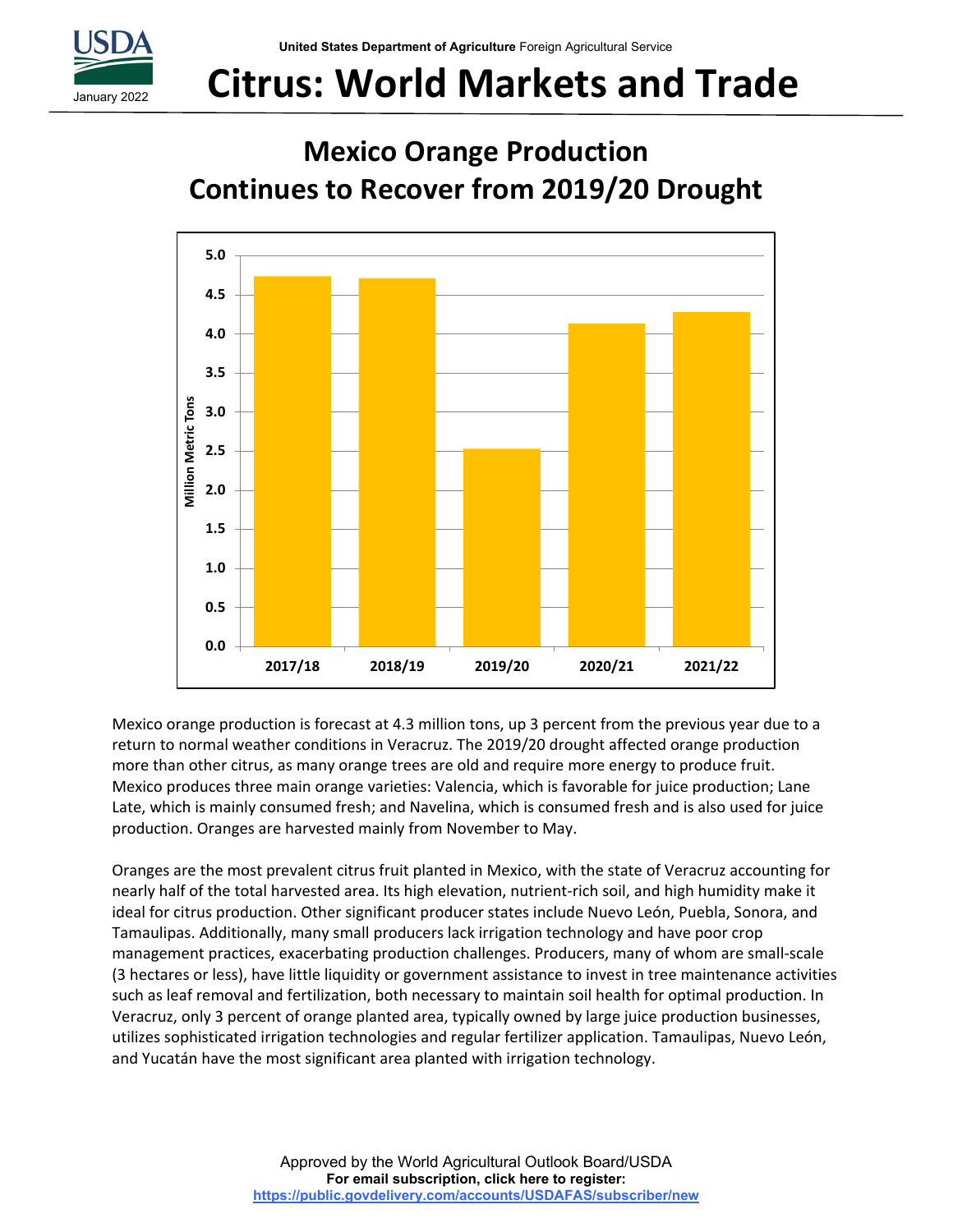The COVID‐19 pandemic has had little effect on citrus production throughout the country, as the agricultural sector was deemed essential by the federal government. Producers have adopted a number of precautions and safety measures in the field, such as distance restrictions between workers while harvesting and additional shifts at packing plants to enhance social distancing. Consistent supply chains have allowed for ample supplies and stable prices for consumers.

Mexico continues to face challenges with citrus greening, or Huanglongbing (HLB). Caused by bacteria introduced by psyllids, the disease makes citrus trees produce misshapen, partially green fruit. Taste can also be affected, and the fruit is not marketable for fresh consumption. Trees infected with HLB will eventually succumb to the disease and die within a few years. Mexico's first detection was in 2009, and since then, the National Service of Agricultural Food Safety and Quality (SENASICA) has implemented a monitoring program for the disease. HLB has been detected in citrus production areas including the states of Veracruz, Tamaulipas, San Luis Potosi, and Nuevo Leon. In 2019, Baja California had HLB positive detections along the California/Mexico border region. HLB is present in all Florida counties with commercial citrus groves and has also been found in California and Texas.

Oranges are the primary sweet citrus fruit consumed in Mexico and are mainly used for fresh‐squeezed juice found in grocery stores and street‐side juice stands. Fresh orange availability in the domestic market depends greatly on the volume of oranges sent for processing, as producers usually find higher returns selling to juice processors.

Exports are forecast at 75,000 tons, due to strong U.S. demand for fresh consumption. Most of the oranges shipped to the United States are navel oranges grown in Sonora. Imports are forecast at 34,000 tons, exclusively from the United States, and primarily for fresh consumption in the border region.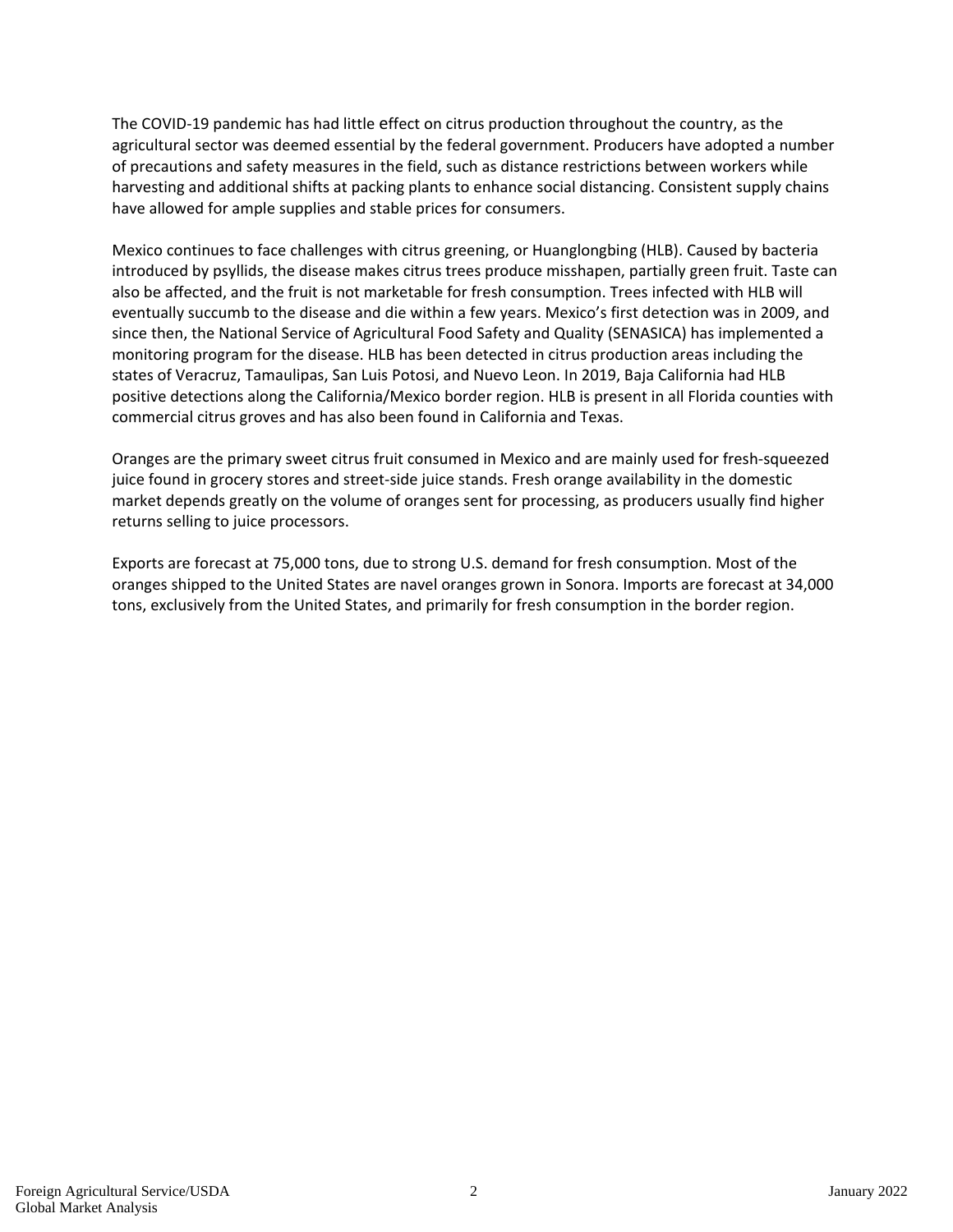### **Oranges**

**Global** orange production for 2021/22 is estimated up 1.4 million tons from the previous year to 48.8 million as favorable weather leads to larger crops in Brazil, Mexico, and Turkey. These gains more than offset lower production in Egypt, the European Union, and the United States. Most of the higher production is expected to go into fruit for processing.



**Brazil** production is forecast up 1.8 million tons to 16.5 million; favorable weather during flowering improved fruit set. Consumption is up slightly while fruit for processing is forecast up 16 percent, accounting for the majority of the increase in available supplies.

**China** production is projected up slightly to a record 7.6 million tons. The forecast is based on higher output in new navel planting areas in Jiangxi and higher yields in Hubei and Hunan provinces, offsetting decreases in southern Jiangxi province where citrus greening disease has affected crops for several years. Consumption and exports are forecast up with the higher production while imports are down.

**U.S.** production is forecast to drop 11 percent to a near record low 3.6 million tons due to poor fruit set in California and the continued decline in area and yields as a result of citrus greening in Florida. Consumption, exports, and fruit for processing are all lower with the drop in production, while imports are projected to be flat due to weak consumer demand.

**European Union** production is expected to decline 6 percent to 6.1 million tons due to unfavorable weather and a slight drop in area harvested. Fresh consumption, fruit for processing, and exports are down with the lower supplies. Imports are projected up with the drop in production. Egypt and South Africa are expected to continue to be the leading suppliers of imports.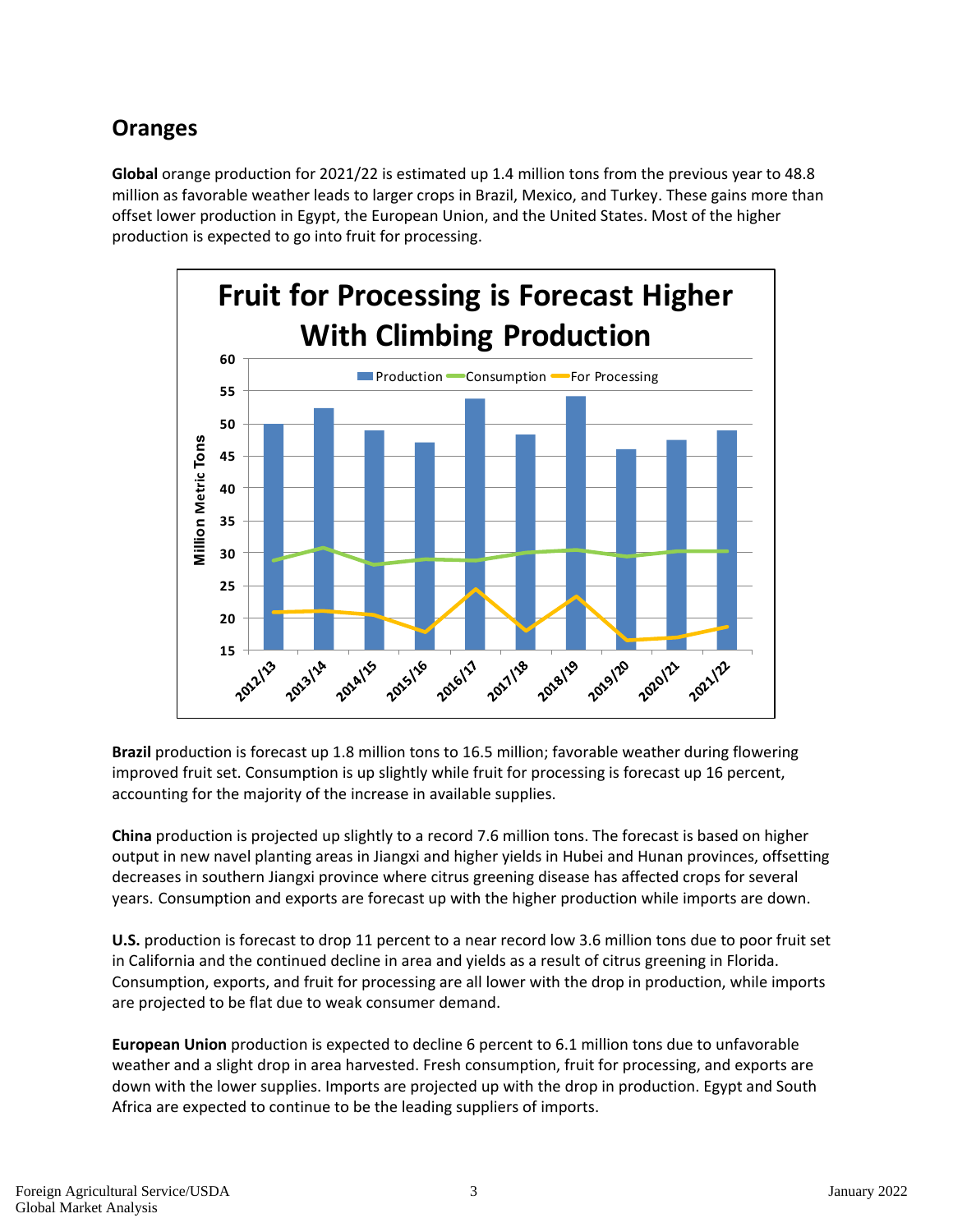**Egypt** production is forecast to drop by almost 16 percent to 3.0 million tons due to unfavorable weather during flowering which reduced fruit set. Consumption is forecast lower due to the lower production. Exports are forecast down due to lower supplies, but a greater share of supply is expected to go towards exports (less to domestic consumption) given high global demand for the fruit. Top export markets are expected to include the European Union, Russia, Saudi Arabia, and China.



**South Africa** production is forecast to increase 3 percent to 1.7 million tons (the highest level in 8 years) due to favorable weather and a rise in area. Consumption and exports are up with the rise in production as well as strong demand. The EU is expected to remain the top market, accounting for over 40 percent of shipments.

**Turkey** production is forecast to rise 40 percent to 1.8 million tons due to favorable weather and higher area and yields. Consumption and exports are up as a result of the increased supplies.

**Morocco** production is estimated to rise 11 percent to 1.2 million tons due to favorable weather and increased area as new orchards begin production. Consumption and exports are also projected up as a result of the greater supplies.

**Argentina** production is projected up 50,000 tons to 800,000 as a result favorable weather. Consumption is forecast higher with the greater supplies while exports are projected to be unchanged.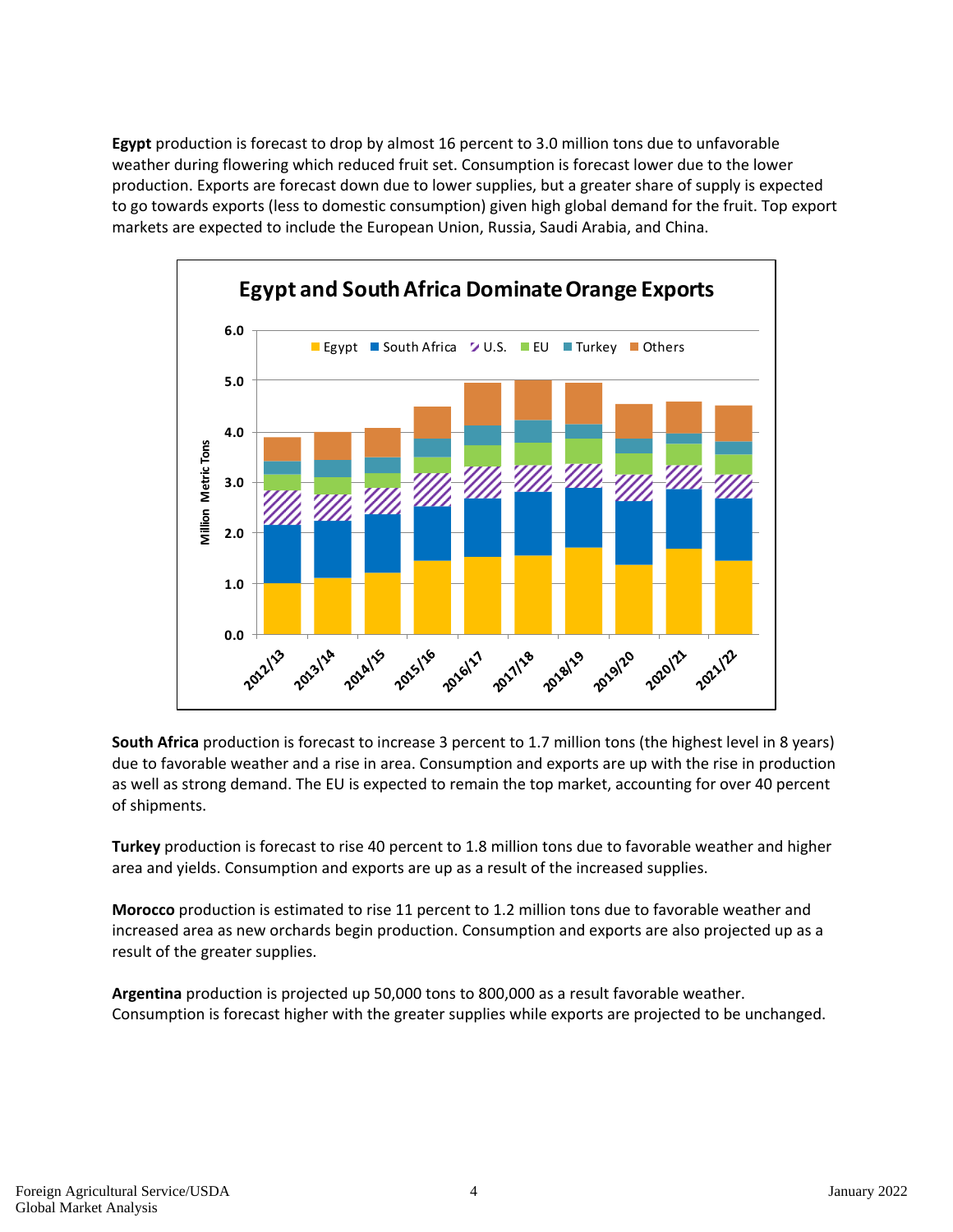### **Orange Juice**

**Global** orange juice production for 2021/22 is forecast 11 percent higher to 1.7 million tons (65 degrees brix). Higher production in Brazil and Mexico is expected to more than offset U.S. and EU declines. Consumption is projected to match production but continue its long‐term downward trend. With exports from Brazil expected to remain unchanged, global exports are forecast up only slightly.



**Brazil** production is forecast up 16 percent to 1.1 million tons as a result of more oranges available for processing. Similarly, consumption and stocks are forecast higher. Brazil is by far the largest producer and is projected to account for nearly three‐quarters of global orange juice exports.

**U.S.** production is estimated to fall 7 percent to a record low 215,000 tons due to the drop in oranges available for processing. Exports are forecast down with the lower production, while significantly higher imports are insufficient to counter falling consumption.

**Mexico** production is projected to increase by over 25 percent to 170,000 tons as a result of more oranges available for processing. Consumption, exports, and stocks are each forecast to climb with the higher supplies.

**EU** production is forecast down 10 percent to 70,000 tons on a reduced quantity of oranges available for processing. Consumption is expected to grow slightly as a result of increased imports. Brazil is expected to remain the leading supplier of orange juice to the European Union.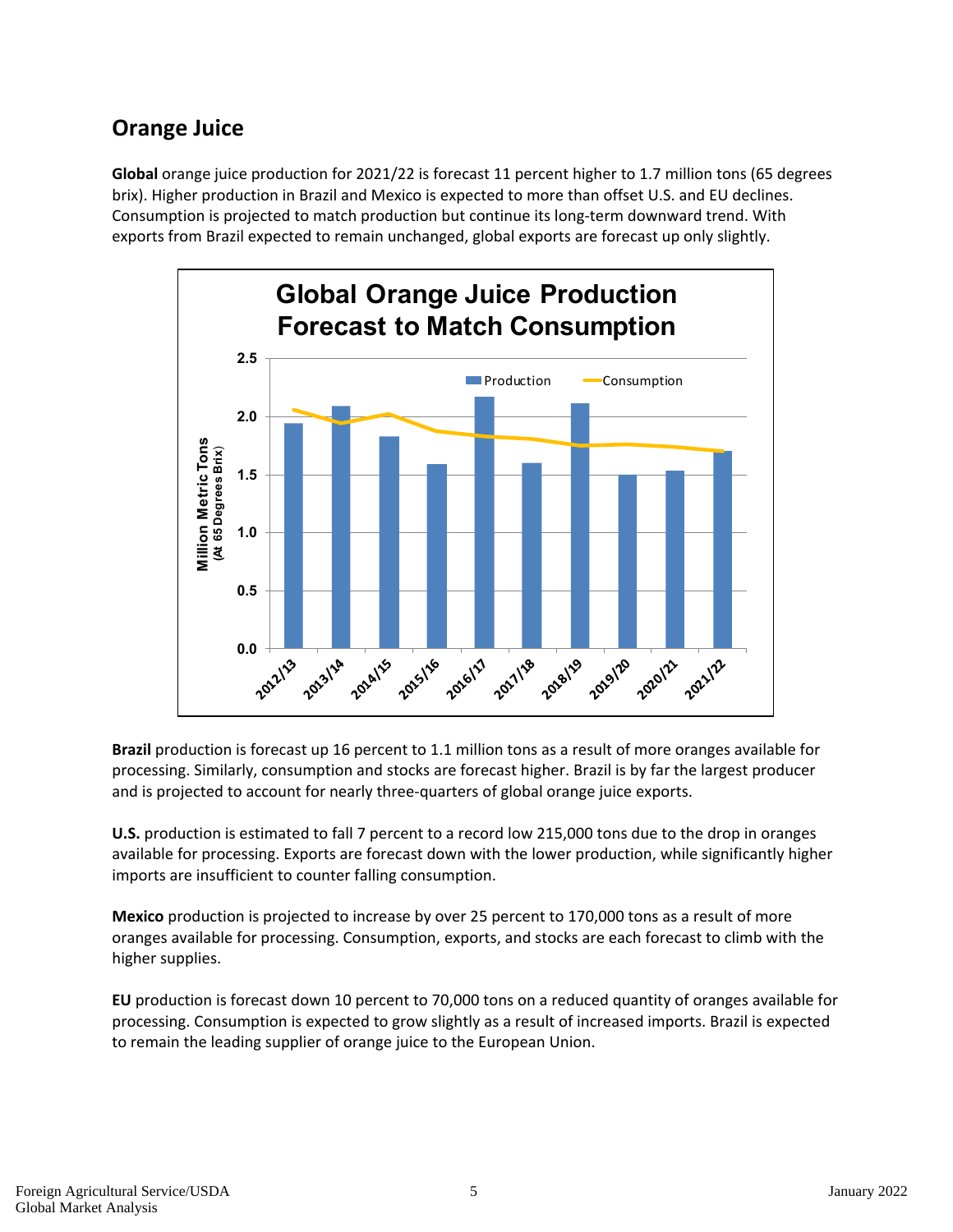### **Tangerines/Mandarins**

**Global** production for 2021/22 is estimated up 2.8 million tons to a record 37.9 million with growth in China expected to more than offset declines in the United States and European Union. Consumption and exports are both at record highs. Production and consumption have been trending higher for more than 20 years on growth from China, the EU, Morocco, and Turkey.



**China** production is forecast to rise 3.0 million tons to a record 28.0 million due to favorable weather and higher area and yields. Consumption and exports are also at record highs with the increase in supplies. The Philippines, Thailand, and Vietnam are expected to remain the top export markets.

**EU** production is expected to fall 8 percent to 3.0 million tons as a result of unfavorable weather in Spain. With reduced supplies, consumption is down, exports are down slightly, and imports are up. Morocco and South Africa are anticipated to remain the leading suppliers of imports to the EU.

**Turkey** production is forecast up 150,000 tons to a record 1.8 million due to favorable weather and higher area and yields. Consumption is up with rise in supplies and exports are at a new record. Russia is expected to remain the top market.

**Morocco** production is projected to jump 13 percent to 1.4 million tons due to favorable weather. Consumption is forecast at a record and exports are set to rise with the higher production. Top export markets are expected to continue to be the European Union and Russia.

**U.S.** production is expected to fall by a quarter to just under 800,000 tons due to unfavorable weather in California. Consumption is down as higher imports do not fully offset the decline in production.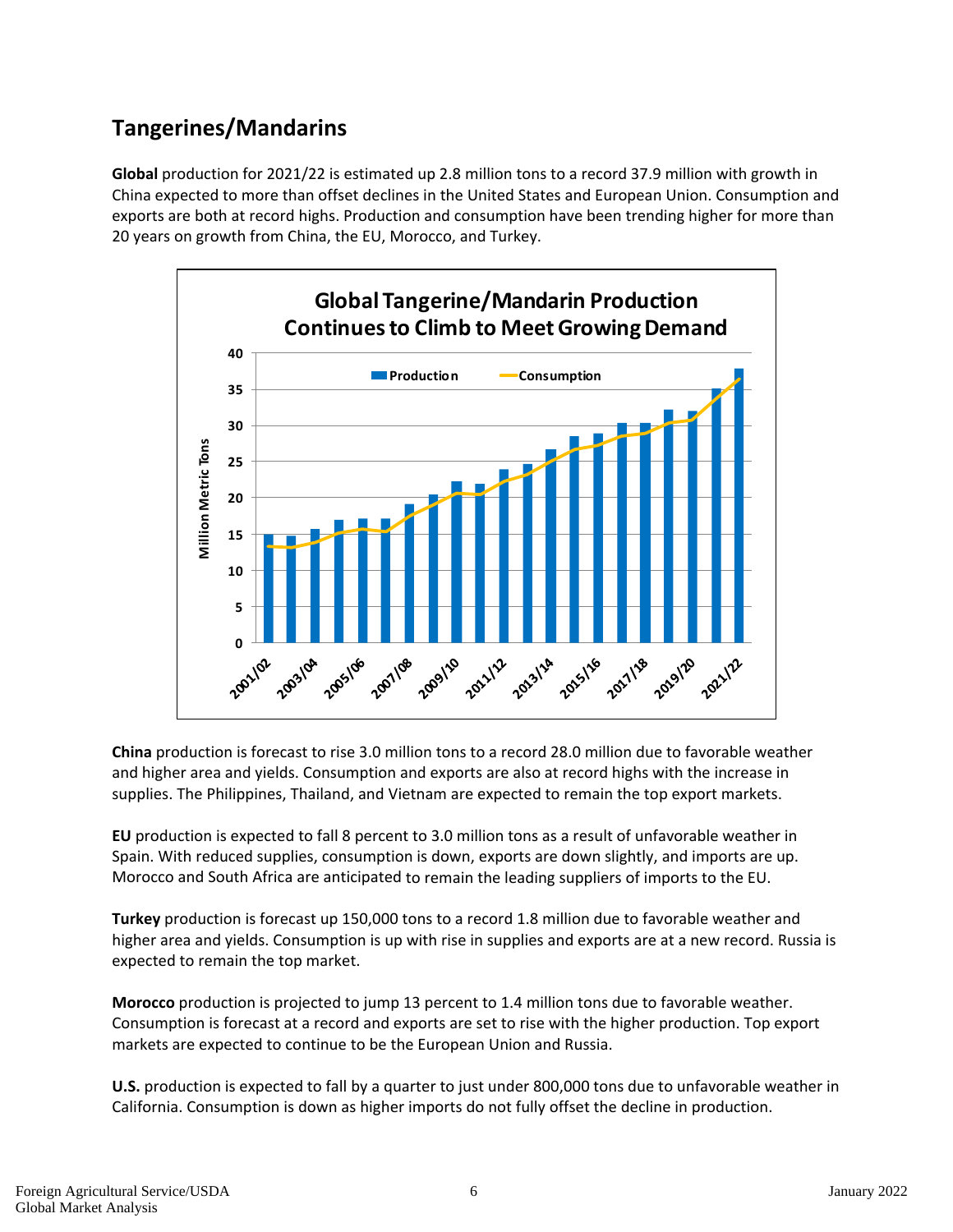### **Grapefruit**

**Global** production in 2021/22 is forecast up 4 percent to a record 7.0 million tons due to favorable weather and expanded area in China and Mexico. Consumption is forecast at a record high with record supplies, and exports are expected to rebound.

**China** production is forecast up 250,000 tons to a record 5.2 million tons on favorable weather and expanded area.



Consumption is forecast at a record high and exports are up with the greater supplies. The top export market is expected to be the European Union.

**Mexico** production is forecast 5 percent higher to a record 534,000 tons due to favorable weather and a slight rise in area. Consumption is expected to rise to a new record with the higher production while exports are forecast down slightly. The United States and the European Union are anticipated to remain the top export markets.

**South Africa** production is projected to rise slightly to 374,000 tons due to favorable weather and newly planted areas coming into production. Consumption is forecast up with the higher supplies and exports are expected to set a new record. The top export markets are expected to be China and the European Union.

**U.S.** production is expected down 11 percent to 343,000 tons due to smaller harvests in California and Texas. Fruit for processing and exports are forecast lower due to the reduced supplies. Imports are forecast up but consumption is still down with the drop in production.

**Turkey** production is forecast up 5 percent to 250,000 tons due to favorable weather and a rise in area. Consumption is forecast up with the higher production while exports are projected lower due to quality issues. The European Union and Russia are anticipated to be the top export markets.

**EU** production is forecast up 3 percent to 108,000 tons due to expected higher production in Spain. Consumption and exports are up as a result of the rise in supplies while imports are forecast to be unchanged.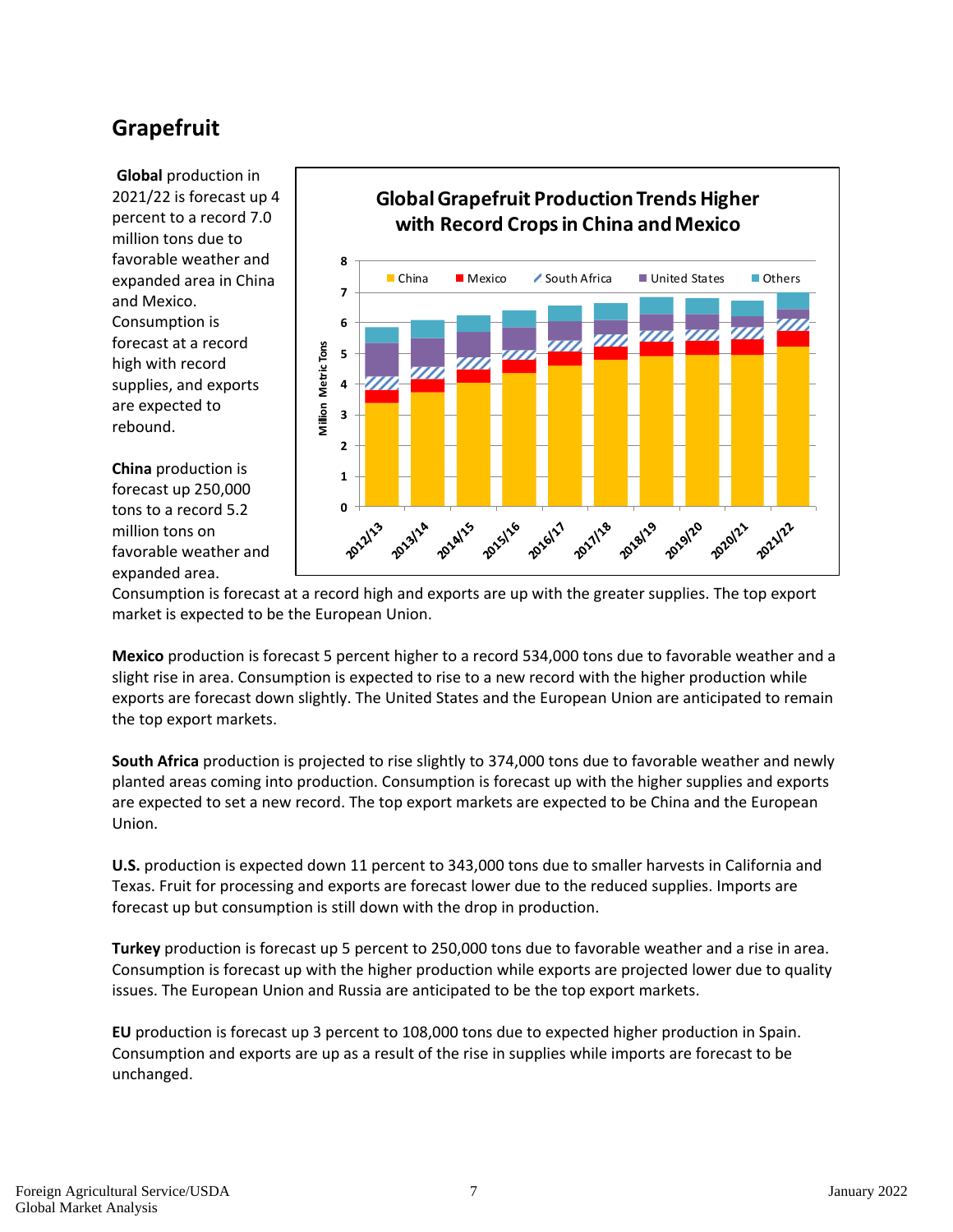### **Lemons/Limes**

**Global** production in 2021/22 is forecast up 4 percent to a record 9.5 million tons due to higher production in Mexico, Turkey, and the United States. With higher available supplies, record global consumption and exports are expected. Fruit for processing, however, is down on lower production in Argentina and the European Union.



**Mexico** production is forecast to expand 7 percent to a record 3.2

million tons on favorable weather and higher area in Oaxaca and Veracruz. Consumption and exports are at record highs due to the greater supplies. The United States is expected to remain the top market accounting for nearly all of Mexico's exports.

**Argentina** production is forecast to drop 150,000 tons to 1.7 million as a result of an alternate bearing off year. Consumption, fruit for processing, and exports are all down with the lower supplies.

**EU** production is projected 9 percent lower to 1.6 million tons as a result of unfavorable weather in Spain and Italy. Consumption and fruit for processing are down with the lower production while imports are expected to rise.

**Turkey** production is forecast to climb 300,000 tons to a record 1.4 million due to favorable weather and higher area and yields. Consumption is forecast up by a third and exports by a quarter with the jump in supplies leading to new records. Russia and Iraq are expected to remain the top export markets.

**U.S.** production is forecast 10 percent higher to 885,000 tons on a larger crop in California. With the larger harvest, consumption and exports are projected up while imports are expected to be down.

**South Africa** production is forecast to climb 4 percent to a record 650,000 tons as a result of favorable weather and higher area. Record production for the sixth year in a row is also expected to lead to a sixth year of record exports. The EU is expected to continue to account for around 40 percent of the exports.

For further information, please contact Reed Blauer at (202) 720‐0898 or *Reed.Blauer@usda.gov.* Alex Chinh contributed to the article on Mexico oranges.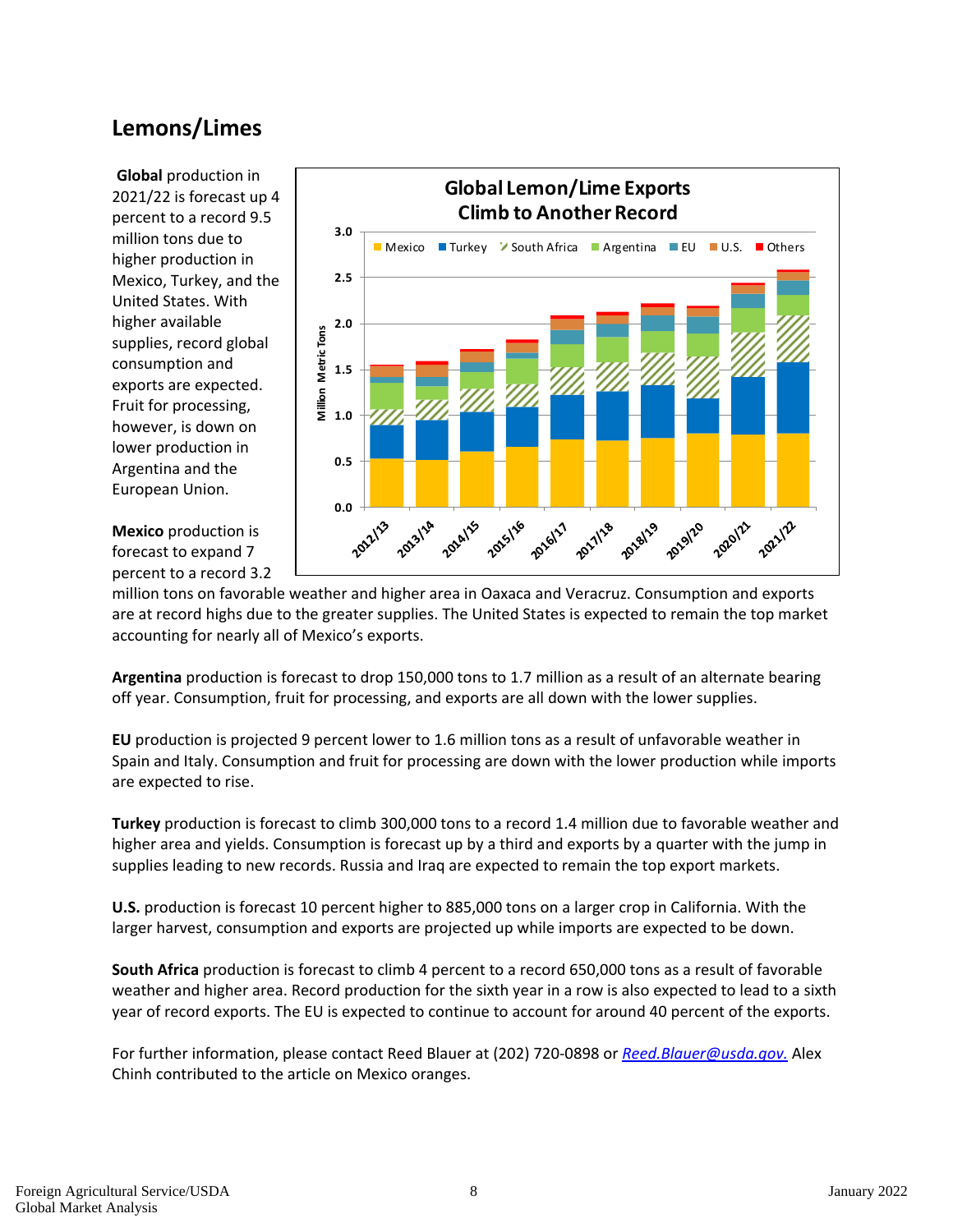#### **Future Releases and Contact Information**

Please visit https://www.fas.usda.gov/data/citrus-world-markets-and-trade to view archived and future releases. The next release of this circular is scheduled for July 27, 2022.

#### **FAS Reports from Overseas Offices**

The *Citrus: World Markets and Trade* circular is based on reports from FAS Overseas Posts since December 2021 and on available secondary information. Individual country reports can be obtained on FAS Online at: https://gain.fas.usda.gov/Pages/Default.aspx.

**European Union definition:** includes 27 countries in the customs union (Austria, Belgium/Luxembourg, Bulgaria, Croatia, Cyprus, Czech Republic, Denmark, Estonia, Finland, France, Germany, Greece, Hungary, Ireland, Italy, Latvia, Lithuania, Malta, Netherlands, Poland, Portugal, Romania, Slovakia, Slovenia, Spain, and Sweden).

Effective January 1, 2021, the separation of the United Kingdom (UK) from the European Union (EU) was complete, including trade between both entities. Starting in January 2022 with the release of 2021/22 data, PSD's for grapefruit, fresh; lemons/limes, fresh; oranges, fresh; orange juice; and tangerines/mandarins, fresh reflect EU27 (shown in the PSD system as "European Union") and UK separately. Historical data for both EU27 and the UK is provided for 5 years (2016/17 through 2020/21).

#### **PSD Online**

The entire USDA PSD database is available online at: https://apps.fas.usda.gov/psdonline/app/index.html#/app/home

#### **Global Agricultural Trade System (GATS)**

U.S. Exports and Imports at: https://apps.fas.usda.gov/gats/default.aspx

#### **Additional Resources**

Please refer to the USDA‐FAS Citrus website at: https://www.fas.usda.gov/commodities/fruits‐and‐ vegetables/citrus‐fruit for additional data and analysis.

Situation and outlook information on U.S. citrus can be obtained from the USDA‐Economic Research Service at: https://www.ers.usda.gov/topics/crops/fruit‐tree‐nuts.aspx Publications are available from the National Agricultural Statistics Service at: http://www.nass.usda.gov/Publications/

To receive the circular via email, go to: https://public.govdelivery.com/accounts/USDAFAS/subscriber/new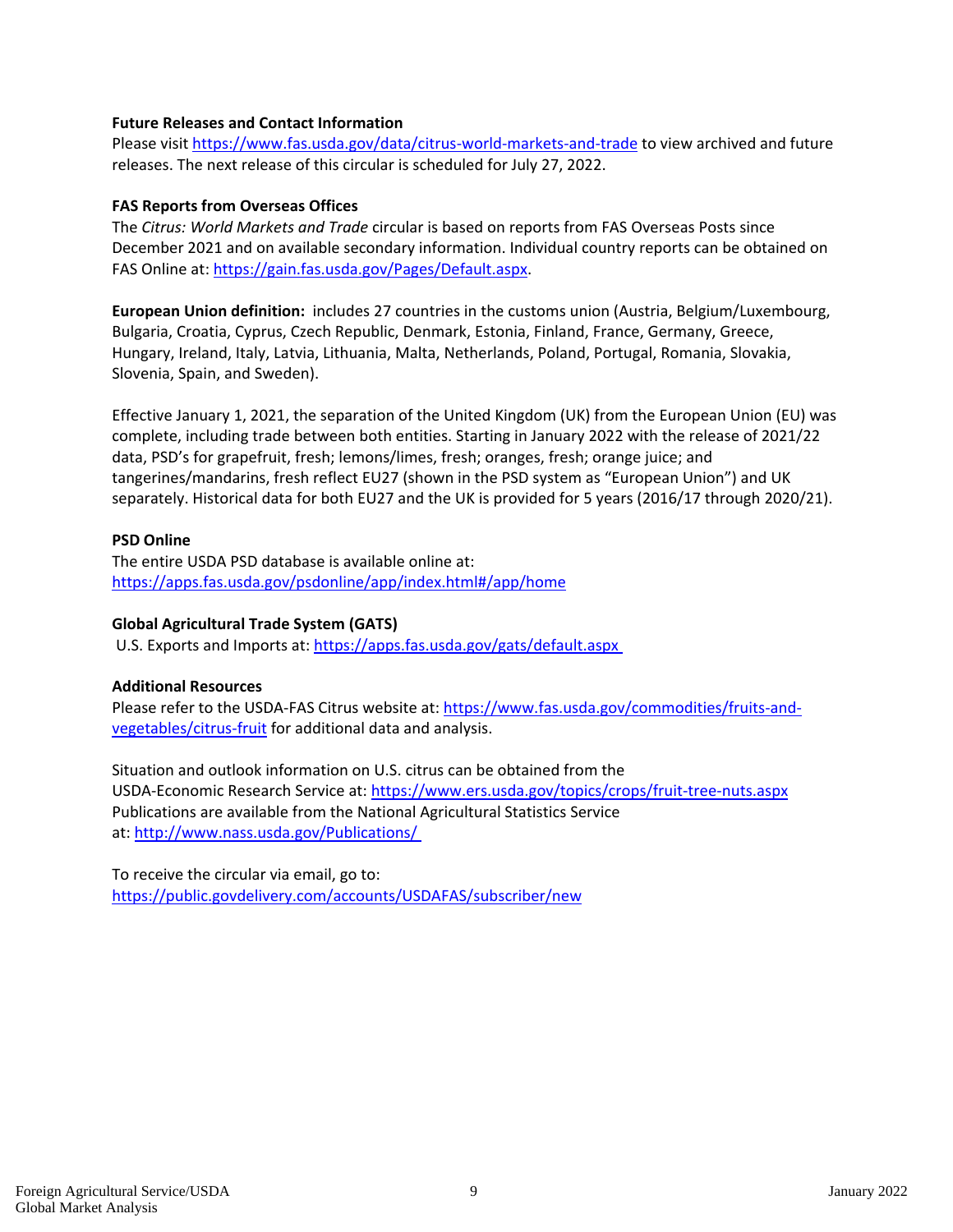#### **Oranges, Fresh: Production, Supply and Distribution in Selected Countries**

**(1,000 Metric Tons)**

|                               |         |         |         |         |         | Jan     |
|-------------------------------|---------|---------|---------|---------|---------|---------|
|                               | 2016/17 | 2017/18 | 2018/19 | 2019/20 | 2020/21 | 2021/22 |
| <b>Production</b>             |         |         |         |         |         |         |
| <b>Brazil</b>                 | 20,890  | 15,953  | 19,298  | 14,870  | 14,712  | 16,524  |
| China                         | 7,000   | 7,300   | 7,200   | 7,400   | 7,500   | 7,600   |
| European Union                | 6,739   | 6,270   | 6,800   | 6,268   | 6,488   | 6,101   |
| Mexico                        | 4,630   | 4,737   | 4,716   | 2,530   | 4,136   | 4,280   |
| <b>United States</b>          | 4,616   | 3,515   | 4,923   | 4,766   | 4,015   | 3,560   |
| Egypt                         | 3,000   | 3,120   | 3,600   | 3,200   | 3,570   | 3,000   |
| Turkey                        | 1,850   | 1,905   | 1,900   | 1,700   | 1,300   | 1,820   |
| South Africa                  | 1,363   | 1,586   | 1,590   | 1,620   | 1,650   | 1,700   |
| Morocco                       | 1,037   | 1,021   | 1,183   | 806     | 1,039   | 1,150   |
| Vietnam                       | 768     | 855     | 1,017   | 1,017   | 1,017   | 1,017   |
| Argentina                     | 700     | 750     | 800     | 700     | 750     | 800     |
| Australia                     | 526     | 528     | 515     | 485     | 525     | 535     |
| Costa Rica                    | 322     | 315     | 295     | 285     | 290     | 300     |
| Guatemala                     | 177     | 178     | 178     | 180     | 180     | 180     |
| Iraq                          | 73      | 75      | 73      | 134     | 134     | 130     |
| Other                         | 168     | 166     | 153     | 147     | 142     | 141     |
| <b>Total</b>                  | 53,859  | 48,274  | 54,241  | 46,108  | 47,448  | 48,838  |
| <b>Fresh Dom. Consumption</b> |         |         |         |         |         |         |
| China                         | 6,718   | 7,058   | 7,059   | 7,236   | 7,295   | 7,370   |
| European Union                | 5,690   | 5,582   | 5,878   | 5,963   | 5,930   | 5,793   |
| Brazil                        | 4,761   | 4,982   | 4,961   | 4,967   | 4,573   | 4,749   |
| Mexico                        | 2,473   | 2,785   | 2,486   | 1,596   | 2,749   | 2,539   |
| Turkey                        | 1,402   | 1,386   | 1,539   | 1,347   | 1,018   | 1,488   |
| Egypt                         | 1,380   | 1,480   | 1,540   | 1,490   | 1,550   | 1,250   |
| <b>United States</b>          | 1,184   | 1,216   | 1,259   | 1,409   | 1,274   | 1,100   |
| Vietnam                       | 811     | 917     | 1,068   | 1,062   | 1,092   | 1,097   |
| Morocco                       | 822     | 826     | 968     | 654     | 893     | 975     |
| Argentina                     | 350     | 320     | 410     | 429     | 480     | 516     |
| Russia                        | 425     | 458     | 457     | 426     | 471     | 475     |
| Saudi Arabia                  | 374     | 380     | 402     | 369     | 419     | 424     |
| Iraq                          | 258     | 337     | 266     | 303     | 309     | 273     |
| United Kingdom                | 261     | 239     | 243     | 226     | 241     | 240     |
| Bangladesh                    | 158     | 242     | 175     | 221     | 230     | 227     |
| Other                         | 1,780   | 1,765   | 1,773   | 1,788   | 1,749   | 1,743   |
| <b>Total</b>                  | 28,847  | 29,973  | 30,484  | 29,486  | 30,273  | 30,259  |
| <b>For Processing</b>         |         |         |         |         |         |         |
| Brazil                        | 16,116  | 10,975  | 14,362  | 9,915   | 10,159  | 11,791  |
| <b>United States</b>          | 3,001   | 2,010   | 3,378   | 3,050   | 2,488   | 2,230   |
| Mexico                        | 2,100   | 1,900   | 2,200   | 900     | 1,350   | 1,700   |
| European Union                | 1,491   | 1,154   | 1,309   | 848     | 1,006   | 908     |
| South Africa                  | 123     | 239     | 333     | 282     | 363     | 368     |
| China                         | 580     | 570     | 520     | 400     | 350     | 350     |
| Egypt                         | 100     | 100     | 360     | 335     | 350     | 300     |
| Australia                     | 214     | 215     | 210     | 195     | 250     | 225     |
| Costa Rica                    | 238     | 232     | 216     | 213     | 215     | 220     |
| Argentina                     | 273     | 375     | 307     | 190     | 186     | 200     |
| Other                         | 181     | 179     | 189     | 174     | 164     | 194     |
| <b>Total</b>                  | 24,417  | 17,949  | 23,384  | 16,502  | 16,881  | 18,486  |

Split years refer to the harvest and marketing period, which corresponds roughly to November-October in the Northern Hemisphere.

For the Southern Hemisphere, harvest occurs almost entirely during the second year shown and the harvest and marketing period begins in the second year shown:

Argentina - January through December South Africa - February through January Australia - April through March Brazil - July through June.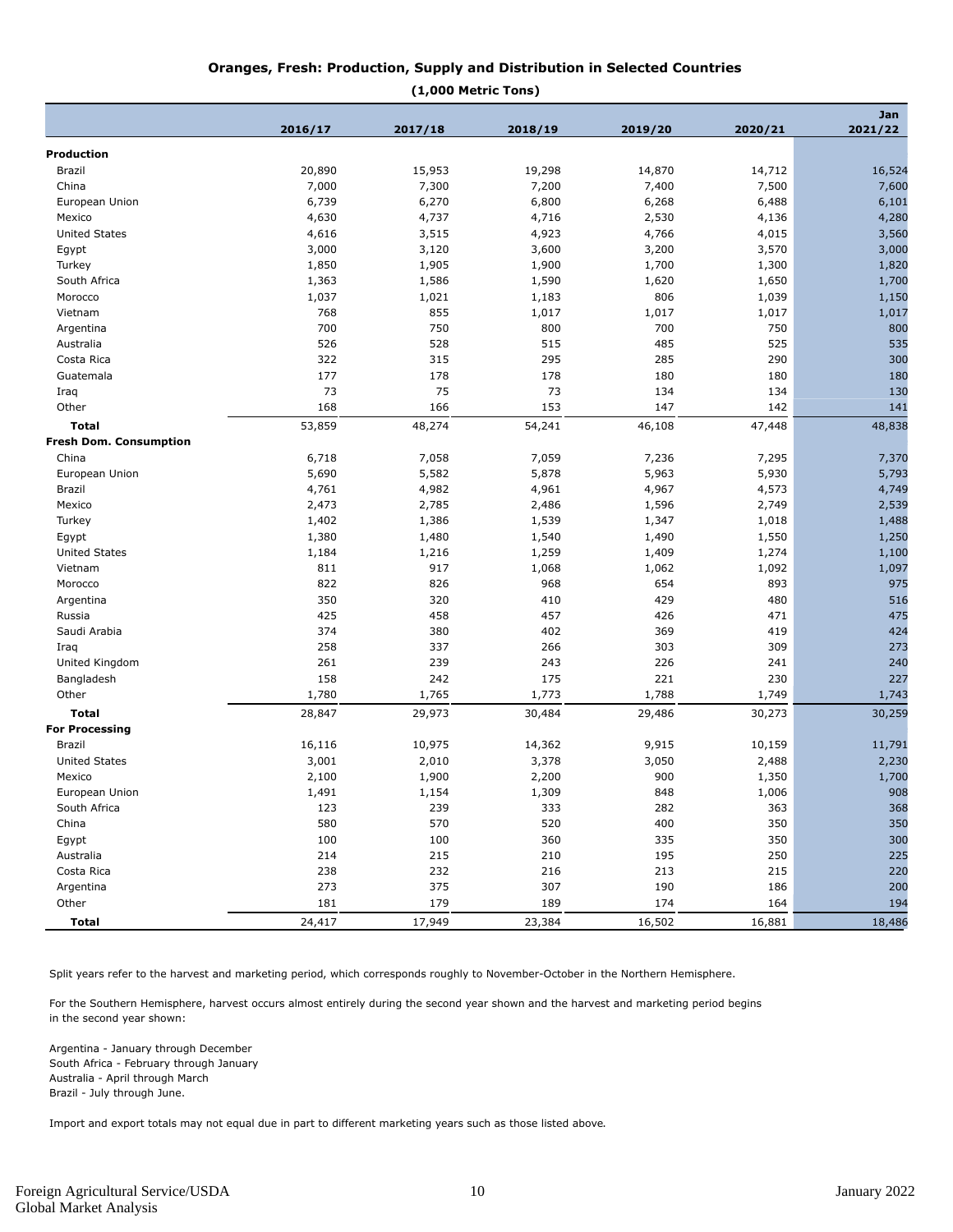#### **Oranges, Fresh: Production, Supply and Distribution in Selected Countries (Continued)**

| (1,000 Metric Tons) |  |
|---------------------|--|
|                     |  |

|                      |         |         |         |         |                | <b>Jan</b> |
|----------------------|---------|---------|---------|---------|----------------|------------|
|                      | 2016/17 | 2017/18 | 2018/19 | 2019/20 | 2020/21        | 2021/22    |
| <b>Exports</b>       |         |         |         |         |                |            |
| Egypt                | 1,520   | 1,540   | 1,700   | 1,375   | 1,670          | 1,450      |
| South Africa         | 1,171   | 1,279   | 1,186   | 1,260   | 1,200          | 1,240      |
| <b>United States</b> | 613     | 511     | 479     | 507     | 471            | 450        |
| European Union       | 419     | 443     | 494     | 417     | 410            | 400        |
| Turkey               | 397     | 454     | 298     | 292     | 220            | 265        |
| Australia            | 191     | 186     | 198     | 181     | 160            | 190        |
| Morocco              | 165     | 145     | 155     | 117     | 96             | 120        |
| China                | 59      | 65      | 55      | 52      | 100            | 110        |
| Argentina            | 80      | 60      | 85      | 83      | 85             | 85         |
| Hong Kong            | 176     | 189     | 167     | 117     | 60             | 80         |
| Mexico               | 76      | 72      | 60      | 65      | 72             | 75         |
| Saudi Arabia         | 15      | 13      | 15      | 12      | 11             | 11         |
| Brazil               | 33      | 20      | 4       | 8       | $\overline{4}$ | 8          |
| Russia               | 5       | 5       | 5       | 6       | 6              | 5          |
| United Kingdom       | 30      | 29      | 32      | 38      | 5              | 5          |
| Other                | 16      | 13      | 15      | 10      | 12             | 11         |
| <b>Total</b>         | 4,966   | 5,024   | 4,948   | 4,540   | 4,582          | 4,505      |
| <b>Imports</b>       |         |         |         |         |                |            |
| European Union       | 861     | 909     | 881     | 960     | 858            | 1,000      |
| Russia               | 430     | 463     | 462     | 432     | 477            | 480        |
| Saudi Arabia         | 389     | 393     | 417     | 381     | 430            | 435        |
| United Kingdom       | 291     | 268     | 275     | 264     | 246            | 245        |
| China                | 357     | 393     | 434     | 288     | 245            | 230        |
| Bangladesh           | 155     | 239     | 172     | 218     | 230            | 227        |
| United Arab Emirates | 204     | 181     | 190     | 234     | 220            | 220        |
| <b>United States</b> | 182     | 222     | 193     | 200     | 218            | 220        |
| Hong Kong            | 315     | 347     | 332     | 270     | 170            | 193        |
| Canada               | 183     | 190     | 186     | 198     | 170            | 168        |
| Iraq                 | 185     | 262     | 193     | 169     | 175            | 143        |
| Korea, South         | 143     | 141     | 126     | 116     | 110            | 105        |
| Malaysia             | 98      | 92      | 106     | 87      | 95             | 103        |
| Ukraine              | 73      | 88      | 95      | 89      | 88             | 90         |
| Japan                | 92      | 83      | 85      | 91      | 86             | 84         |
| Vietnam              | 43      | 62      | 51      | 45      | 75             | 80         |
| Switzerland          | 68      | 70      | 70      | 73      | 74             | 75         |
| Costa Rica           | 70      | 69      | 66      | 71      | 68             | 71         |
| Guatemala            | 36      | 19      | 34      | 38      | 55             | 44         |
| Turkey               | 49      | 33      | 42      | 49      | 43             | 43         |
| Singapore            | 42      | 43      | 44      | 42      | 41             | 42         |
| Mexico               | 19      | 20      | 30      | 31      | 35             | 34         |
| Norway               | 35      | 32      | 33      | 30      | 32             | 33         |
| Brazil               | 20      | 24      | 29      | 20      | 24             | 24         |
| Australia            | 21      | 14      | 16      |         | 15             | 15         |
| Other                | 10      | 15      | 13      | 16<br>8 | 8              | 8          |
|                      |         |         |         |         |                |            |
| <b>Total</b>         | 4,371   | 4,672   | 4,575   | 4,420   | 4,288          | 4,412      |

Split years refer to the harvest and marketing period, which corresponds roughly to November-October in the Northern Hemisphere.

For the Southern Hemisphere, harvest occurs almost entirely during the second year shown and the harvest and marketing period begins in the second year shown:

Argentina - January through December South Africa - February through January Australia - April through March Brazil - July through June.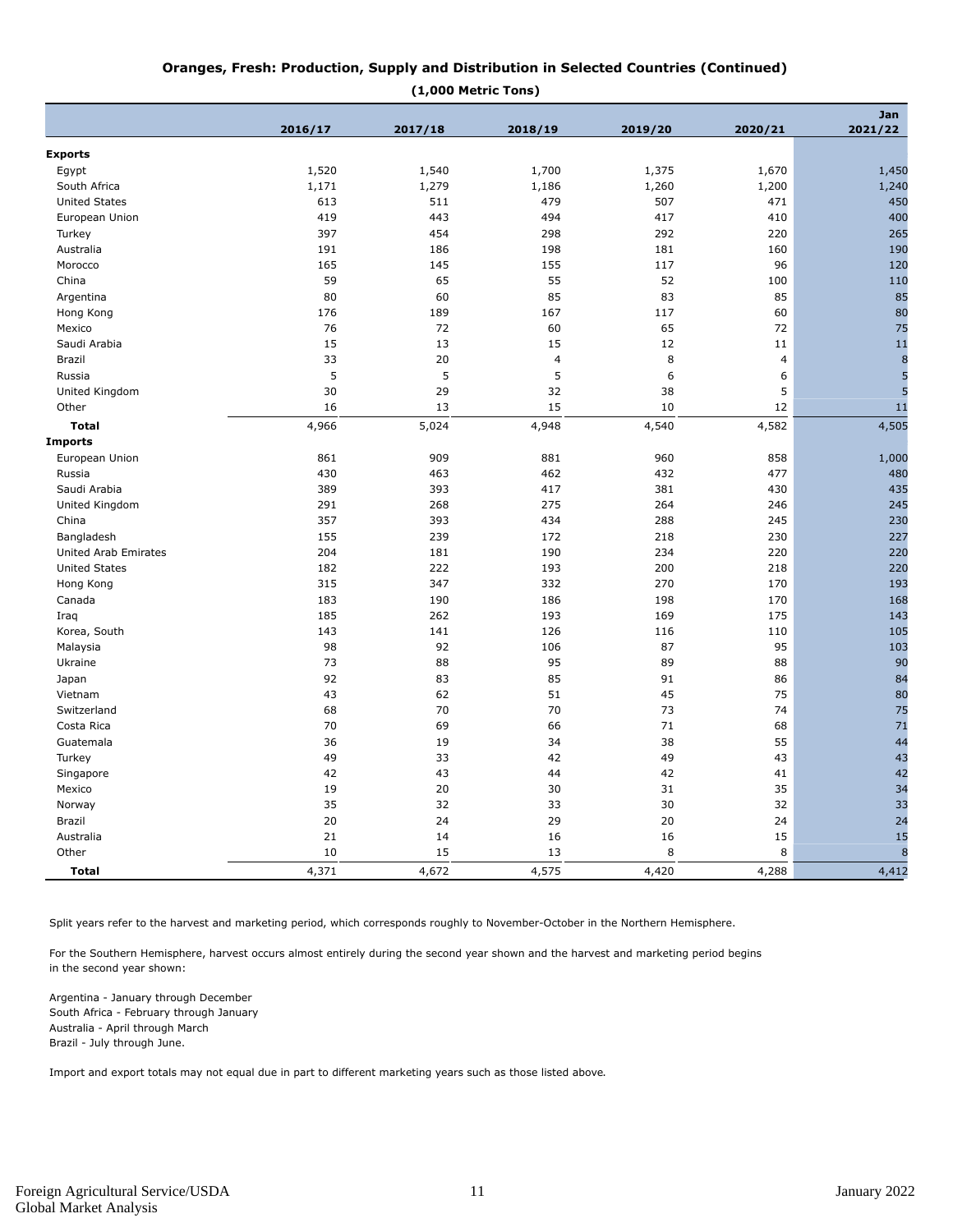#### **Orange Juice: Production, Supply and Distribution in Selected Countries**

#### **(1,000 Metric Tons at 65 Degrees Brix)**

|                             |                |                |         |         |         | Jan     |  |  |
|-----------------------------|----------------|----------------|---------|---------|---------|---------|--|--|
|                             | 2016/17        | 2017/18        | 2018/19 | 2019/20 | 2020/21 | 2021/22 |  |  |
| <b>Production</b>           |                |                |         |         |         |         |  |  |
| Brazil                      | 1,447          | 1,004          | 1,324   | 938     | 967     | 1,123   |  |  |
| <b>United States</b>        | 303            | 187            | 329     | 297     | 230     | 215     |  |  |
| Mexico                      | 210            | 190            | 220     | 90      | 135     | 170     |  |  |
| European Union              | 116            | 89             | 101     | 66      | 78      | 70      |  |  |
| South Africa                | 19             | 49             | 63      | 49      | 55      | 56      |  |  |
| China                       | 45             | 44             | 40      | 31      | 27      | 27      |  |  |
| Australia                   | 17             | 17             | 16      | 15      | 19      | 17      |  |  |
| Other                       | 18             | 17             | 18      | 16      | 15      | 18      |  |  |
| <b>Total</b>                | 2,174          | 1,596          | 2,112   | 1,502   | 1,526   | 1,696   |  |  |
| <b>Domestic Consumption</b> |                |                |         |         |         |         |  |  |
| European Union              | 665            | 653            | 627     | 589     | 581     | 585     |  |  |
| <b>United States</b>        | 581            | 572            | 530     | 556     | 529     | 497     |  |  |
| United Kingdom              | 167            | 161            | 163     | 196     | 168     | 168     |  |  |
| China                       | 97             | 110            | 108     | 89      | 108     | 108     |  |  |
| Canada                      | 86             | 85             | 85      | 87      | 80      | 80      |  |  |
| Brazil                      | 38             | 40             | 52      | 63      | 70      | 75      |  |  |
| Japan                       | 72             | 73             | 70      | 60      | 68      | 49      |  |  |
| Other                       | 117            | 107            | 110     | 120     | 133     | 137     |  |  |
| <b>Total</b>                | 1,823          | 1,801          | 1,745   | 1,760   | 1,737   | 1,699   |  |  |
| <b>Ending Stocks</b>        |                |                |         |         |         |         |  |  |
| <b>United States</b>        | 268            | 261            | 376     | 293     | 246     | 246     |  |  |
| <b>Brazil</b>               | 185            | 160            | 312     | 151     | 48      | 96      |  |  |
| Japan                       | 12             | 23             | 26      | 40      | 38      | 34      |  |  |
| South Africa                | $\mathbf 0$    | 6              | 36      | 39      | 40      | 28      |  |  |
| European Union              | 15             | 15             | 15      | 15      | 15      | 15      |  |  |
| Other                       | $\overline{4}$ | $\overline{7}$ | 25      | 8       | 9       | 11      |  |  |
| <b>Total</b>                | 485            | 472            | 791     | 546     | 395     | 430     |  |  |
| <b>Exports</b>              |                |                |         |         |         |         |  |  |
| Brazil                      | 1,230          | 989            | 1,120   | 1,036   | 1,000   | 1,000   |  |  |
| Mexico                      | 204            | 182            | 195     | 105     | 130     | 161     |  |  |
| European Union              | 170            | 161            | 157     | 162     | 132     | 135     |  |  |
| South Africa                | 28             | 39             | 30      | 30      | 30      | 40      |  |  |
| <b>United States</b>        | 57             | 35             | 30      | 34      | 31      | 28      |  |  |
| Other                       | 59             | 69             | 62      | 43      | 35      | 32      |  |  |
| <b>Total</b>                | 1,747          | 1,475          | 1,593   | 1,410   | 1,358   | 1,395   |  |  |
| <b>Imports</b>              |                |                |         |         |         |         |  |  |
| European Union              | 719            | 725            | 683     | 685     | 635     | 650     |  |  |
| <b>United States</b>        | 301            | 413            | 346     | 210     | 283     | 310     |  |  |
| United Kingdom              | 192            | 191            | 191     | 214     | 175     | 175     |  |  |
| China                       | 55             | 68             | 70      | 60      | 83      | 84      |  |  |
| Canada                      | 90             | 86             | 85      | 87      | 80      | 80      |  |  |
| Japan                       | 71             | 84             | 75      | 76      | 68      | 45      |  |  |
| Russia                      | 35             | 31             | 33      | 32      | 36      | 35      |  |  |
| Other                       | 64             | 70             | 63      | 59      | 58      | 55      |  |  |
| <b>Total</b>                | 1,528          | 1,667          | 1,546   | 1,424   | 1,418   | 1,434   |  |  |

For 2007/08 and after, one metric ton of 65 degrees brix equals 344.8 gallons at 42 degrees brix and 1,392.6 gallons at single strength equivalent. One metric ton of 65 degrees brix equals 344.8 gallons at 42 degrees brix and 1,405.88 gallons at single strength equivalent for 2006/2007 and earlier.

Split years refer to the harvest and marketing period, which corresponds roughly to October-September in the Northern Hemisphere.

For the Southern Hemisphere, harvest occurs almost entirely during the second year shown and the harvest and marketing period begins in the second year shown: South Africa - February through January

Australia - April through March Brazil - July through June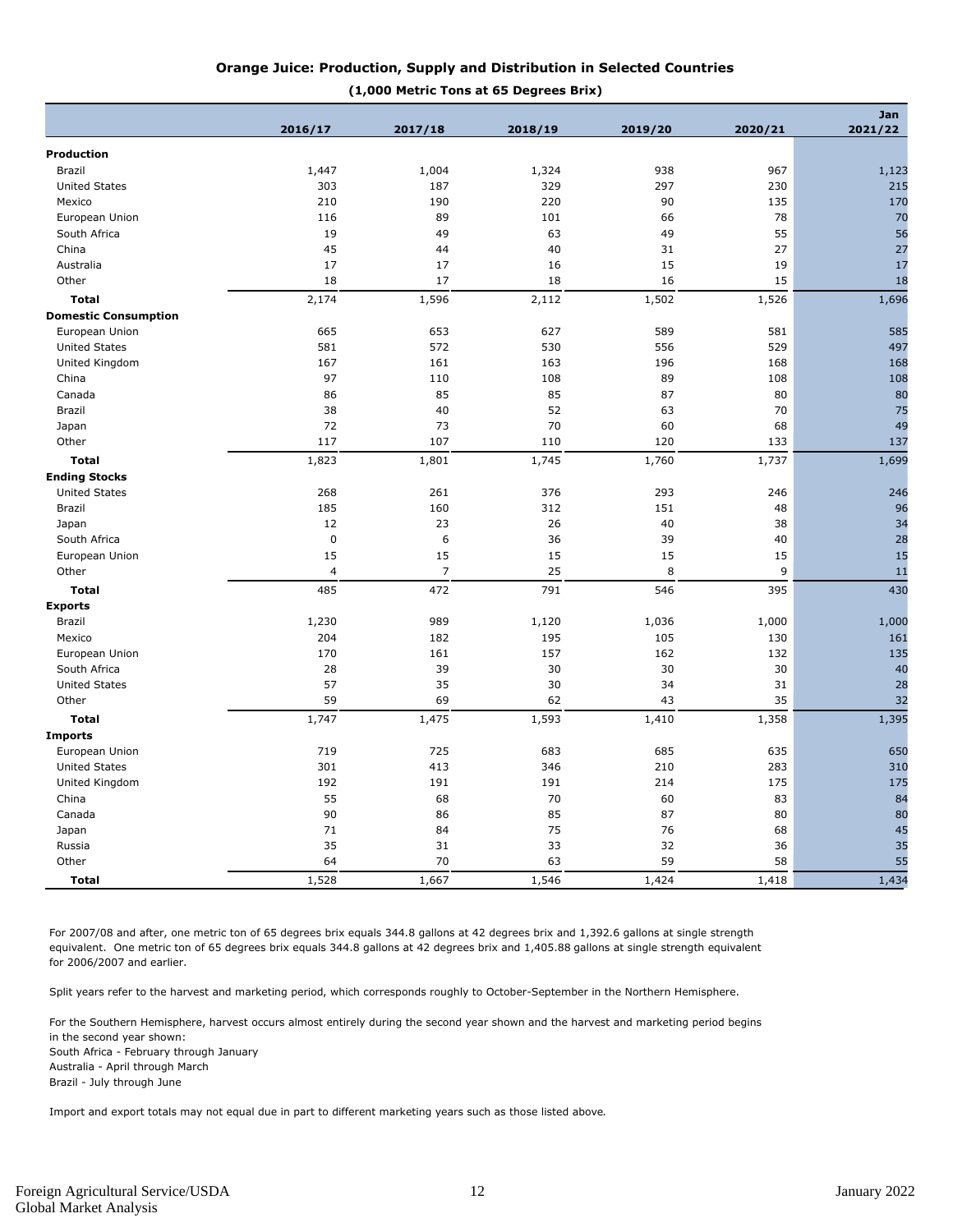#### **Tangerines/Mandarins, Fresh: Production, Supply and Distribution in Selected Countries**

**(1,000 Metric Tons)**

|                               |         |         |         |         |         | Jan     |  |
|-------------------------------|---------|---------|---------|---------|---------|---------|--|
|                               | 2016/17 | 2017/18 | 2018/19 | 2019/20 | 2020/21 | 2021/22 |  |
| Production                    |         |         |         |         |         |         |  |
| China                         | 20,600  | 21,200  | 22,000  | 23,000  | 25,000  | 28,000  |  |
| European Union                | 3,421   | 2,913   | 3,209   | 2,889   | 3,206   | 2,965   |  |
| Turkey                        | 1,300   | 1,550   | 1,650   | 1,400   | 1,600   | 1,750   |  |
| Morocco                       | 1,278   | 1,185   | 1,375   | 926     | 1,205   | 1,360   |  |
| Japan                         | 1,070   | 968     | 994     | 962     | 976     | 924     |  |
| <b>United States</b>          | 933     | 729     | 1,004   | 856     | 1,058   | 797     |  |
| South Africa                  | 261     | 356     | 375     | 461     | 567     | 630     |  |
| Korea, South                  | 600     | 577     | 608     | 631     | 655     | 610     |  |
| Argentina                     | 320     | 350     | 430     | 330     | 380     | 370     |  |
| Australia                     | 160     | 157     | 175     | 160     | 180     | 190     |  |
| Other                         | 403     | 340     | 394     | 357     | 346     | 337     |  |
|                               |         |         |         |         |         |         |  |
| Total                         | 30,346  | 30,325  | 32,214  | 31,972  | 35,173  | 37,933  |  |
| <b>Fresh Dom. Consumption</b> |         |         |         |         |         |         |  |
| China                         | 19,416  | 20,058  | 20,735  | 21,768  | 23,577  | 26,490  |  |
| European Union                | 2,953   | 2,650   | 2,870   | 2,694   | 3,001   | 2,813   |  |
| <b>United States</b>          | 862     | 876     | 956     | 1,004   | 1,034   | 952     |  |
| Russia                        | 841     | 836     | 903     | 819     | 930     | 935     |  |
| Japan                         | 991     | 904     | 949     | 902     | 930     | 877     |  |
| Morocco                       | 761     | 646     | 752     | 515     | 742     | 860     |  |
| Turkey                        | 614     | 836     | 969     | 614     | 739     | 784     |  |
| Other                         | 2,096   | 2,070   | 2,290   | 2,319   | 2,738   | 2,707   |  |
| <b>Total</b>                  | 28,534  | 28,876  | 30,424  | 30,635  | 33,691  | 36,418  |  |
| <b>For Processing</b>         |         |         |         |         |         |         |  |
| China                         | 650     | 640     | 620     | 620     | 630     | 680     |  |
| European Union                | 372     | 226     | 271     | 272     | 277     | 262     |  |
| <b>United States</b>          | 309     | 171     | 317     | 198     | 343     | 200     |  |
| Japan                         | 98      | 79      | 64      | 80      | 68      | 70      |  |
| Korea, South                  | 56      | 72      | 63      | 77      | 78      | 60      |  |
| Argentina                     | 110     | 116     | 113     | 76      | 60      | 55      |  |
| South Africa                  | 24      | 75      | 59      | 47      | 51      | 53      |  |
| Other                         | 59      | 36      | 46      | 44      | 37      | 34      |  |
| <b>Total</b>                  | 1,678   | 1,415   | 1,553   | 1,414   | 1,544   | 1,414   |  |
| <b>Exports</b>                |         |         |         |         |         |         |  |
| Turkey                        | 710     | 739     | 712     | 827     | 898     | 1,000   |  |
| China                         | 584     | 556     | 706     | 657     | 857     | 900     |  |
| South Africa                  | 210     | 261     | 296     | 389     | 490     | 550     |  |
| Morocco                       | 517     | 539     | 623     | 411     | 463     | 500     |  |
| European Union                | 406     | 373     | 407     | 330     | 350     | 340     |  |
| Australia                     | 70      | 61      | 87      | 61      | 80      | 90      |  |
| Israel                        | 120     | 88      | 102     | 98      | 76      | 90      |  |
| Other                         | 83      | 76      | 87      | 86      | 114     | 108     |  |
| <b>Total</b>                  | 2,700   | 2,693   | 3,020   | 2,859   | 3,328   | 3,578   |  |
| <b>Imports</b>                |         |         |         |         |         |         |  |
| Russia                        | 841     | 836     | 903     | 819     | 930     | 935     |  |
| European Union                | 310     | 336     | 339     | 407     | 422     | 450     |  |
| Vietnam                       | 118     | 143     | 160     | 254     | 405     | 420     |  |
| <b>United States</b>          | 274     | 353     | 314     | 391     | 374     | 400     |  |
| United Kingdom                | 313     | 293     | 292     | 298     | 301     | 300     |  |
| Ukraine                       | 138     | 154     | 171     | 184     | 198     | 200     |  |
| Philippines                   | 68      | 87      | 101     |         | 167     | 170     |  |
|                               |         |         |         | 112     |         | 165     |  |
| Canada                        | 154     | 154     | 157     | 159     | 163     |         |  |
| Thailand                      | 116     | 73      | 85      | 71      | 135     | 135     |  |
| Indonesia                     | 69      | 60      | 73      | 69      | 98      | 100     |  |
| Other                         | 165     | 170     | 188     | 172     | 197     | 202     |  |
| <b>Total</b>                  | 2,566   | 2,659   | 2,783   | 2,936   | 3,390   | 3,477   |  |

Split years refer to the harvest and marketing period, which corresponds roughly to October-September in the Northern Hemisphere and April-March in the Southern Hemisphere. For the Southern Hemisphere, harvest occurs almost entirely during the second year shown.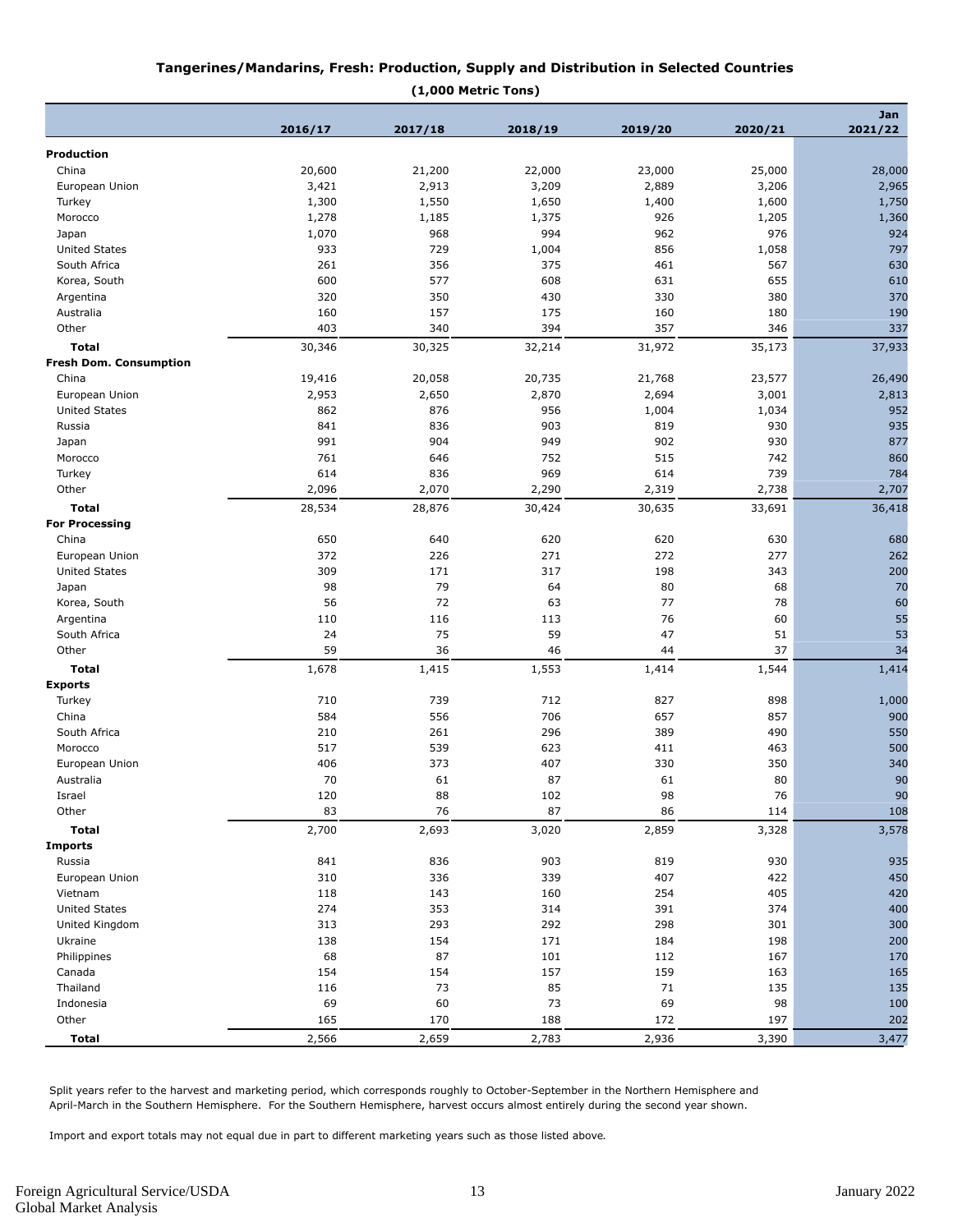#### **Grapefruit, Fresh: Production, Supply and Distribution in Selected Countries**

| pefruit, Fresh: Production, Supply and Distribution in Selected Countries |  |
|---------------------------------------------------------------------------|--|
|---------------------------------------------------------------------------|--|

| (1,000 Metric Tons)           |         |                |                  |                |                |                |
|-------------------------------|---------|----------------|------------------|----------------|----------------|----------------|
|                               | 2016/17 | 2017/18        | 2018/19          | 2019/20        | 2020/21        | Jan<br>2021/22 |
|                               |         |                |                  |                |                |                |
| Production                    |         |                |                  |                |                |                |
| China                         | 4,600   | 4,800          | 4,900            | 4,930          | 4,950          | 5,200          |
| Mexico                        | 442     | 418            | 473              | 491            | 510            | 534            |
| South Africa                  | 354     | 403            | 372              | 345            | 367            | 374            |
| <b>United States</b>          | 633     | 462            | 548              | 517            | 386            | 343            |
| Turkey                        | 253     | 260            | 250              | 249            | 238            | 250            |
| Israel                        | 149     | 144            | 139              | 143            | 121            | 130            |
| European Union                | 106     | 107            | 108              | 95             | 105            | 108            |
| Other                         | 25      | 26             | 26               | 27             | 27             | 27             |
| <b>Total</b>                  | 6,562   | 6,620          | 6,816            | 6,797          | 6,704          | 6,966          |
| <b>Fresh Dom. Consumption</b> |         |                |                  |                |                |                |
| China                         | 4,460   | 4,670          | 4,713            | 4,797          | 4,867          | 5,070          |
| Mexico                        | 335     | 311            | 361              | 376            | 395            | 408            |
| European Union                | 364     | 413            | 366              | 374            | 358            | 360            |
| <b>United States</b>          | 282     | 231            | 213              | 250            | 221            | 203            |
| Turkey                        | 131     | 71             | 112              | 65             | 77             | 98             |
| Russia                        | 106     | 134            | 158              | 119            | 77             | 79             |
| Japan                         | 108     | 96             | 89               | 86             | 79             | 75             |
| Ukraine                       | 15      | 27             | 29               | 39             | 40             | 40             |
| Canada                        | 37      | 35             | 35               | 37             | 37             | 37             |
| United Kingdom                | 31      | 30             | 26               | 28             | 27             | 27             |
| Other                         | 26      | 27             | 29               | 28             | 31             | 33             |
| <b>Total</b>                  | 5,895   | 6,045          | 6,131            | 6,199          | 6,209          | 6,430          |
| <b>For Processing</b>         |         |                |                  |                |                |                |
| <b>United States</b>          | 268     | 191            | 292              | 226            | 138            | 130            |
| Mexico                        | 88      | 90             | 94               | 95             | 94             | 105            |
| South Africa                  | 118     | 111            | 107              | 94             | 69             | 65             |
| China                         | 0       | $\pmb{0}$      | $\pmb{0}$        | $\pmb{0}$      | 50             | 60             |
| Israel                        | 80      | 68             | 77               | 78             | 60             | 60             |
| Other                         | 20      | 19             | 21               | 17             | 19             | 19             |
| <b>Total</b>                  | 574     | 479            | 591              | 510            | 430            | 439            |
|                               |         |                |                  |                |                |                |
| <b>Exports</b>                |         |                |                  |                |                |                |
| South Africa                  | 231     | 288            | 258              | 244            | 290            | 300            |
| China                         | 180     | 208            | 248              | 209            | 158            | 200            |
| Turkey                        | 125     | 189            | 138              | 184            | 161            | 152            |
| Israel                        | 61      | 68             | 54               | 59             | 54             | 63             |
| <b>United States</b>          | 108     | 58             | 57               | 56             | 48             | 35             |
| European Union                | 26      | 27             | 29               | 27             | 26             | 27             |
| Hong Kong                     | 15      | 32             | 21               | 24             | 26             | 26             |
| Other                         | 22      | 20             | 24               | 26             | 25             | 24             |
| Total                         | 768     | 890            | 829              | 829            | 788            | 827            |
| <b>Imports</b>                |         |                |                  |                |                |                |
| European Union                | 303     | 350            | 306              | 320            | 295            | 295            |
| China                         | 40      | 78             | 61               | 76             | 125            | 130            |
| Russia                        | 106     | 134            | 158              | 121            | 78             | 80             |
| Japan                         | 84      | 71             | 64               | 61             | 54             | 50             |
| Ukraine                       | 15      | 27             | 29               | 39             | 40             | 40             |
| Canada                        | 37      | 35             | 35               | 37             | 37             | 37             |
| Hong Kong                     | 20      | 37             | 27               | 31             | 34             | 35             |
| United Kingdom                | 33      | 32             | $30\,$           | $31\,$         | 28             | 28             |
| <b>United States</b>          | 25      | 18             | 14               | 15             | 21             | 25             |
| Switzerland                   | 7       | $\overline{7}$ | $\boldsymbol{7}$ | $\overline{7}$ | 7              | $\overline{7}$ |
| Other                         | 5       | 5              | $\overline{4}$   | 3              | $\overline{4}$ | 3              |
| <b>Total</b>                  | 675     | 794            | 735              | 741            | 723            | 730            |

Split years refer to the harvest and marketing period, which corresponds roughly to October-September in the Northern Hemisphere and April-March in the Southern Hemisphere. For the Southern Hemisphere, harvest occurs almost entirely during the second year shown.